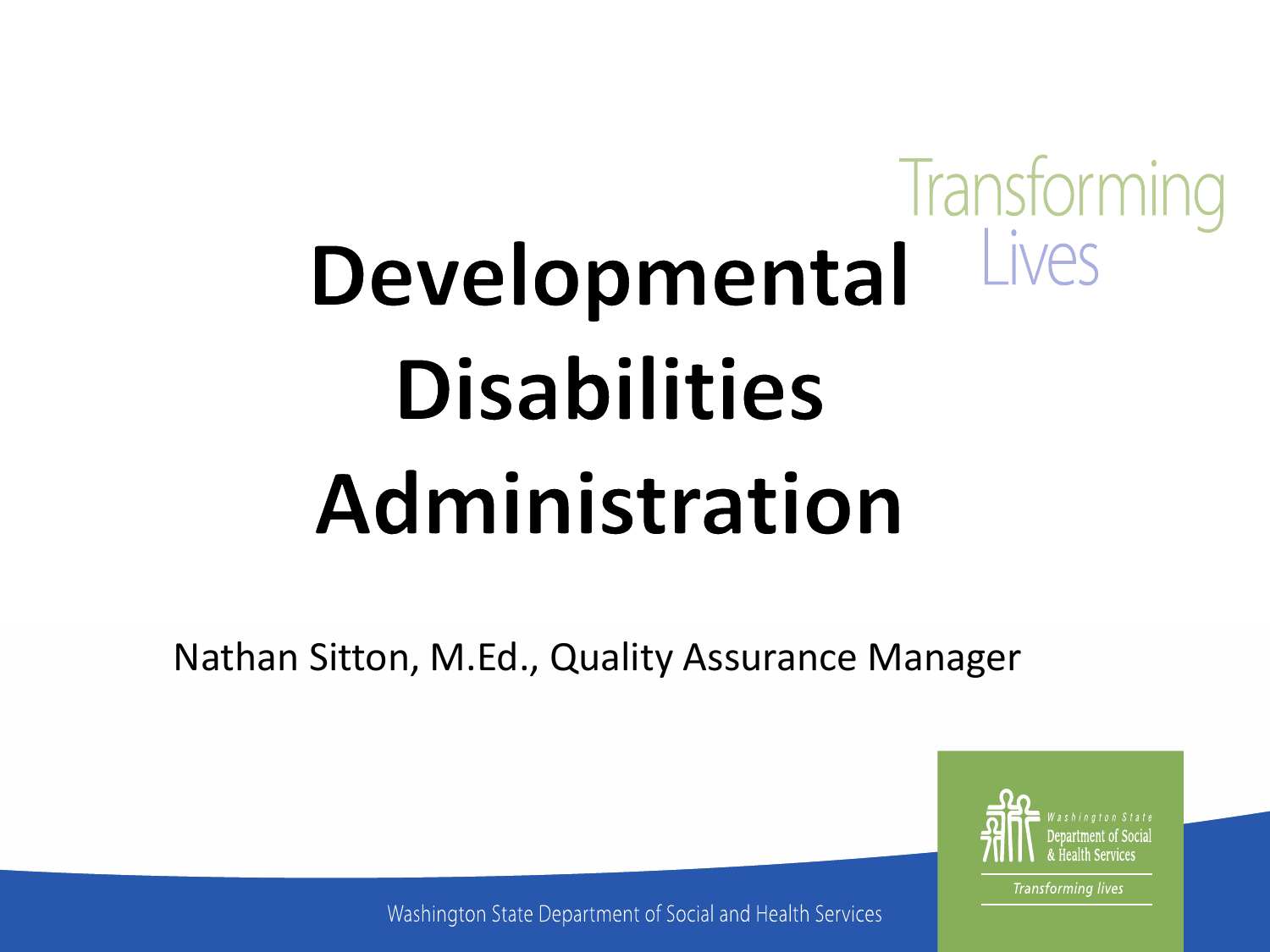### Who we are

The Developmental Disabilities Administration is transforming lives by providing support and fostering partnerships that empower people to live the lives they want.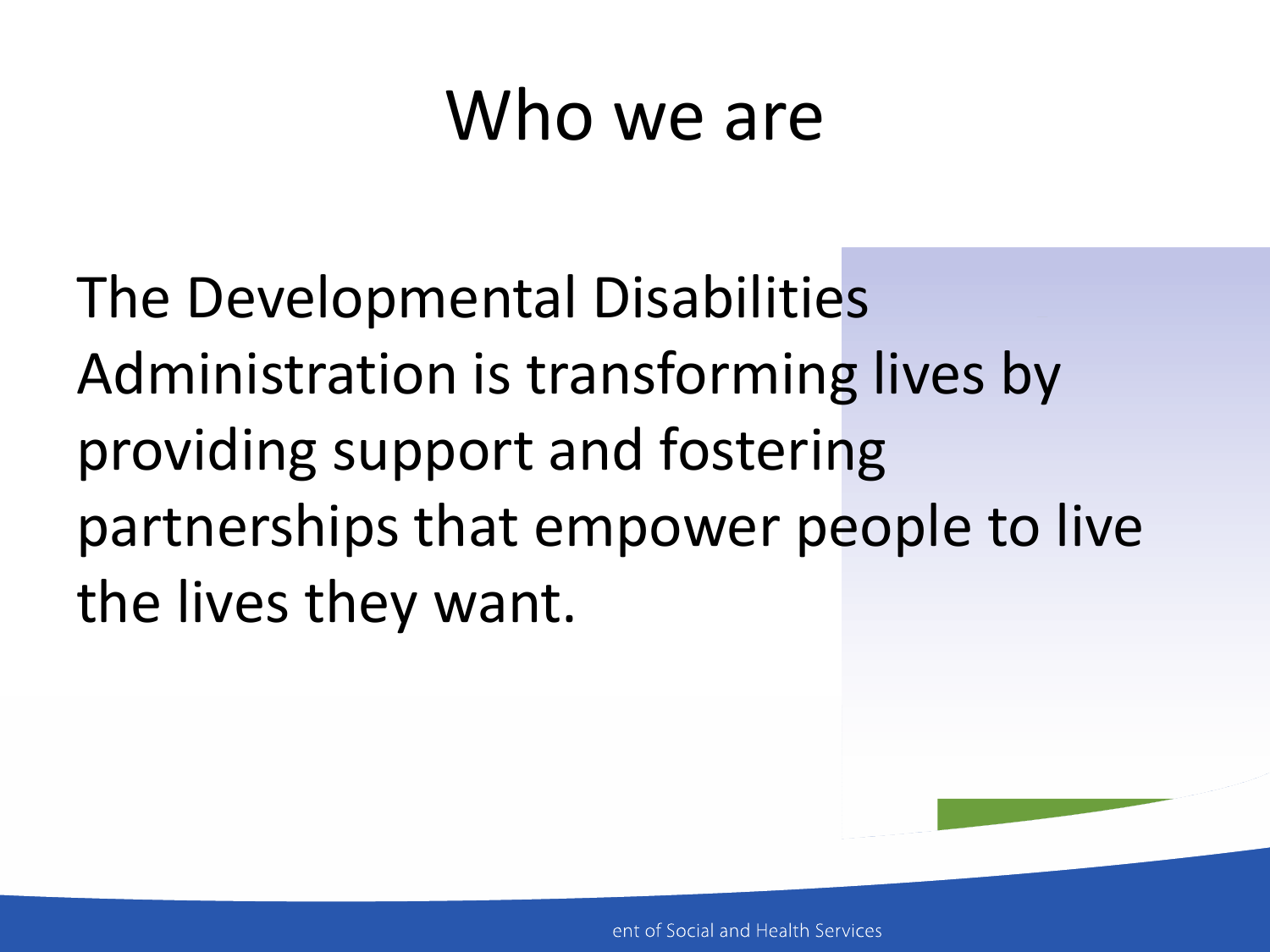Who do we serve? How to become eligible? What services do we provide? How does Guardianship affect DDA services?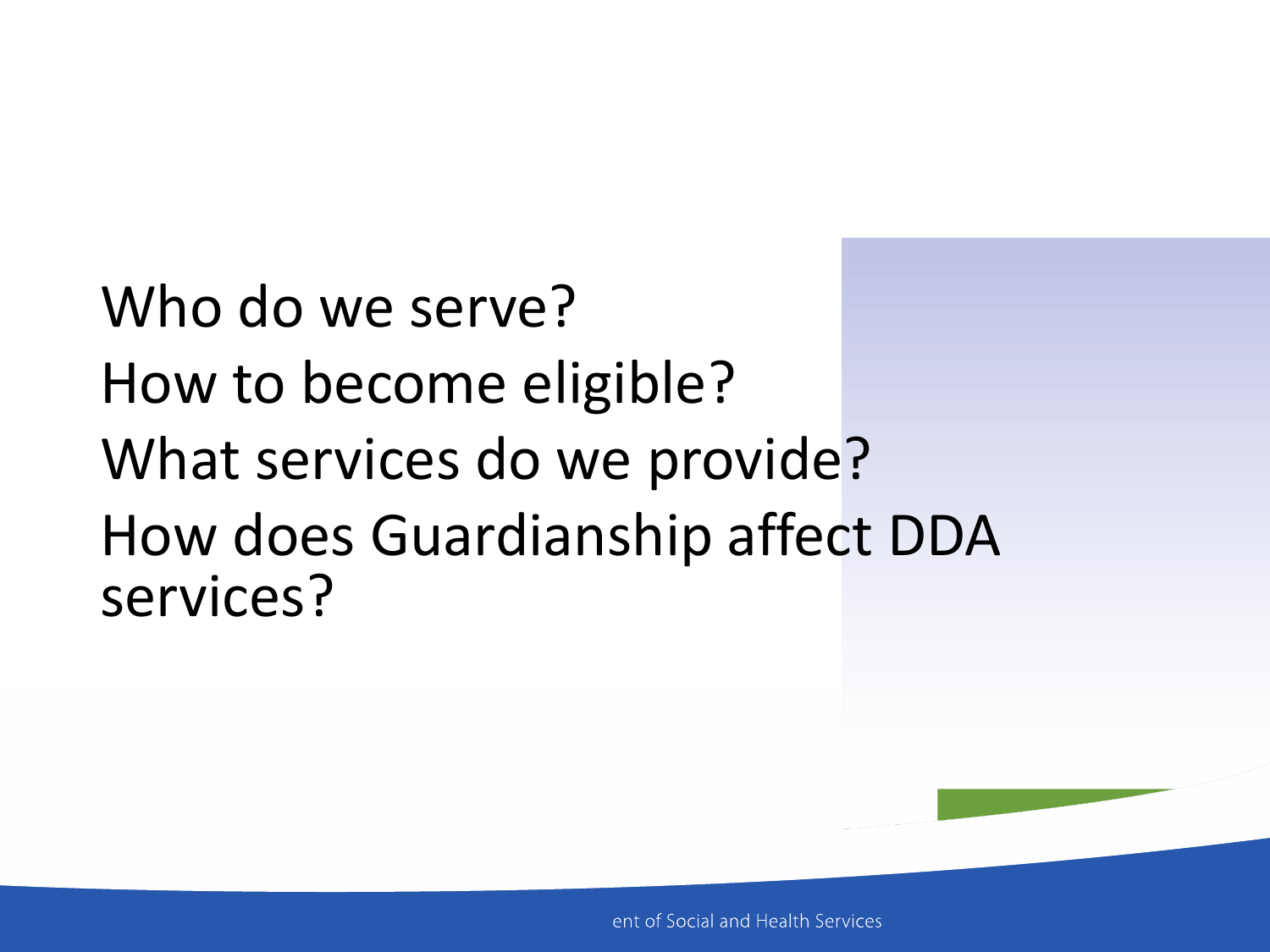### Who do we serve?

Approximately 49,297 individuals with developmental disabilities statewide

Approximately 35,547 receive a paid service and case management statewide

About 13,750 have no paid services statewide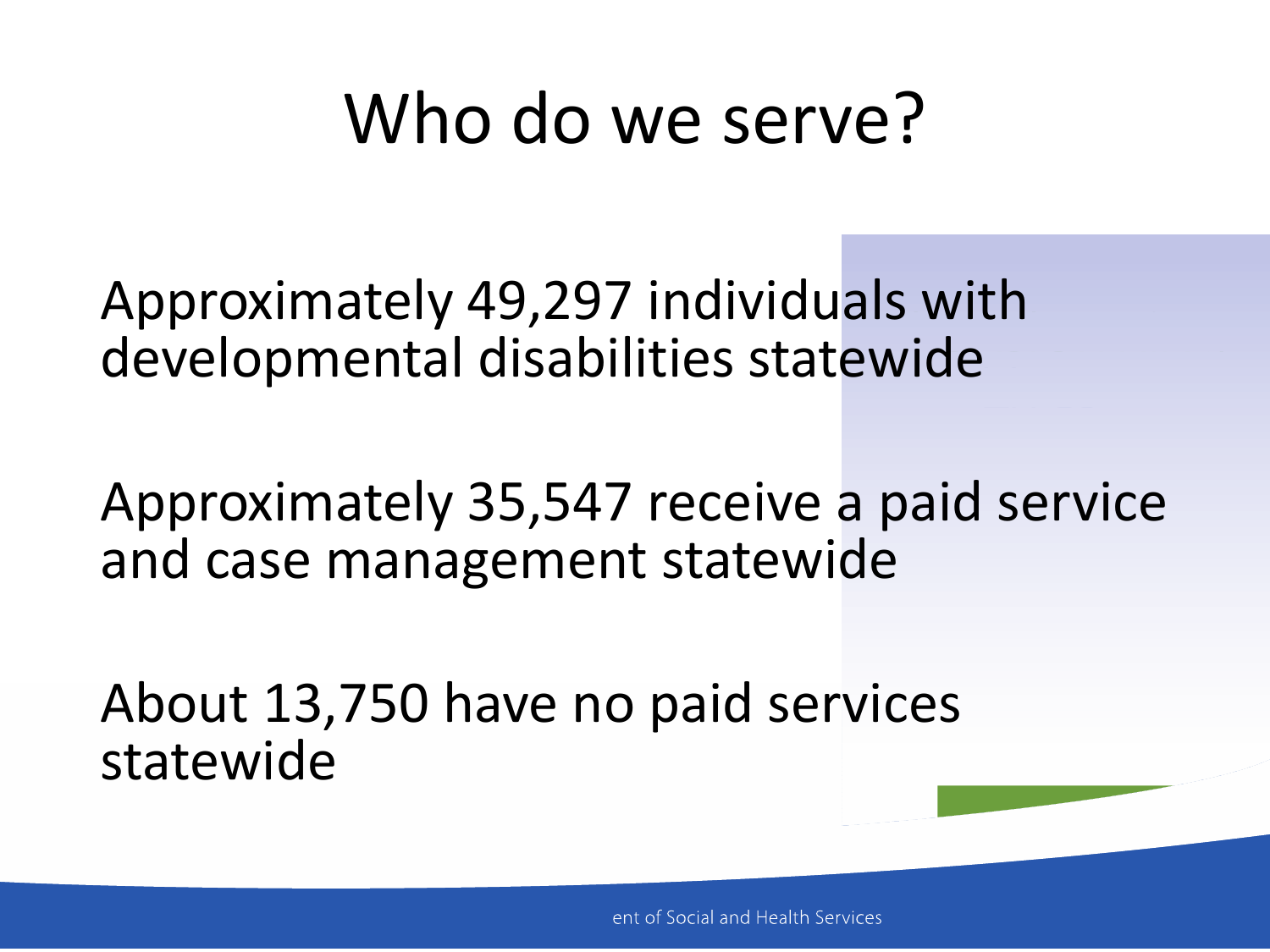## How to become eligible?

[RCW 71A.10.020\(5\)](http://app.leg.wa.gov/rcw/default.aspx?cite=71A.10.020) defines a developmental disability as Intellectual Disability, Cerebral Palsy, Epilepsy, Autism or another neurological or other condition similar to Intellectual Disability.

- Have documented disability prior to age 18
- Continued to expected to be lifelong
- Substantial limitations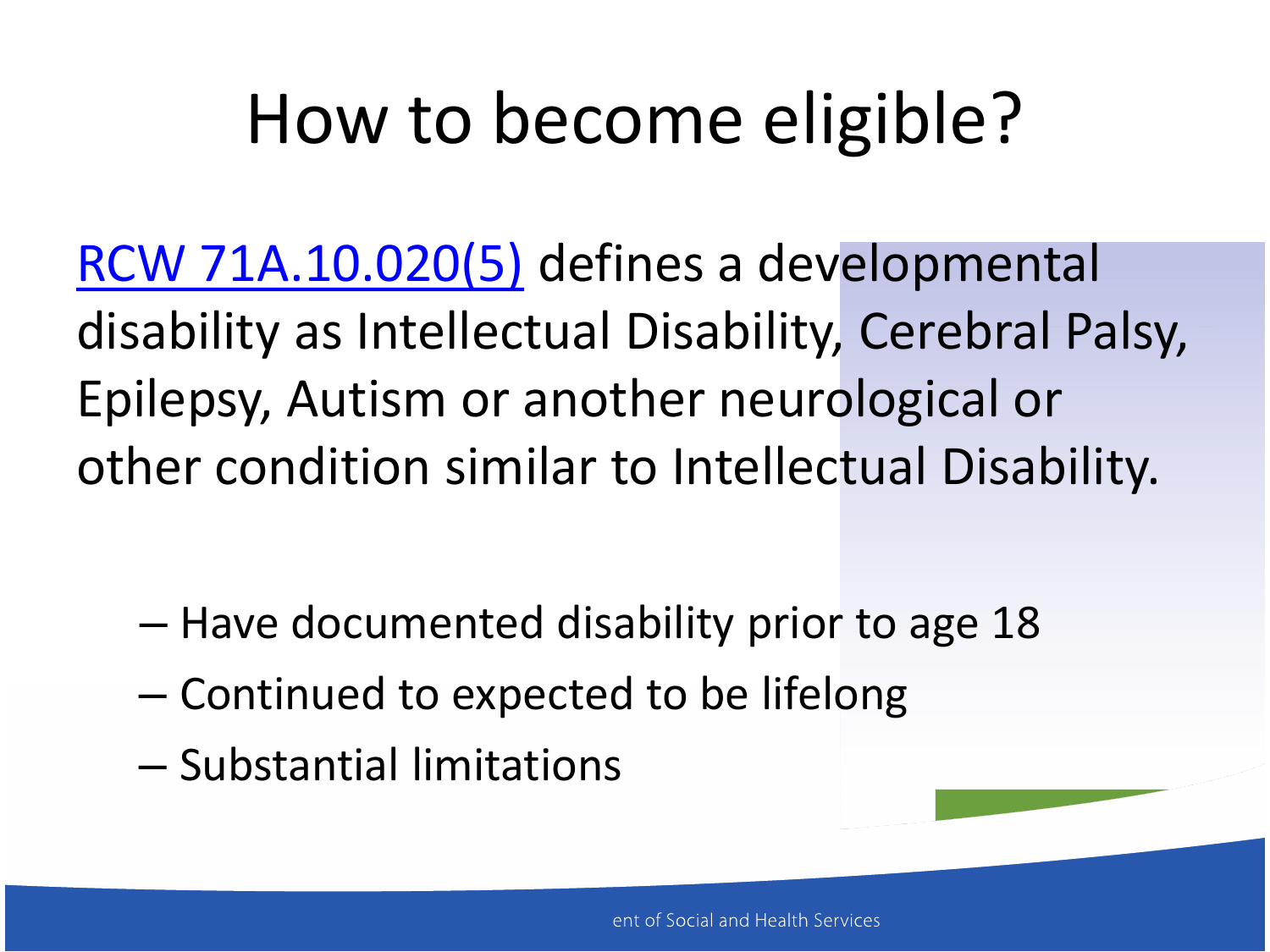## How to become eligible?

Based on age and eligibility condition reapplication may be necessary.

Applications available online [https://www.dshs.wa.gov/dda/consumers-and](https://www.dshs.wa.gov/dda/consumers-and-families/eligibility)[families/eligibility](https://www.dshs.wa.gov/dda/consumers-and-families/eligibility)

Or by mail 1(800) 462-0624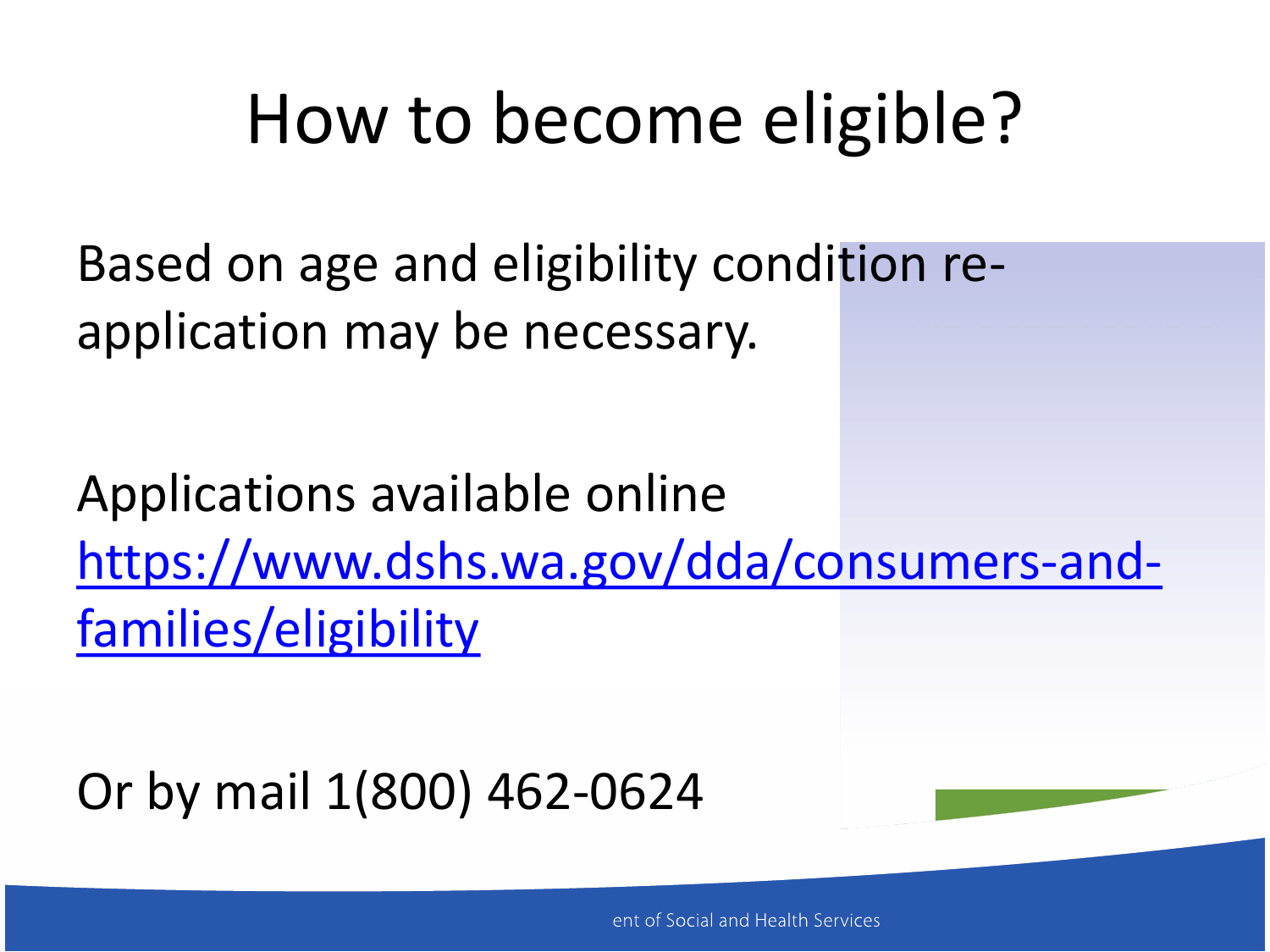- Case Management
- Community First Choice (In-home personal care)
- Employment, community inclusion and child development services
- Home and Community Based Waivers
- Community residential for adults and children
- Residential Habilitation Centers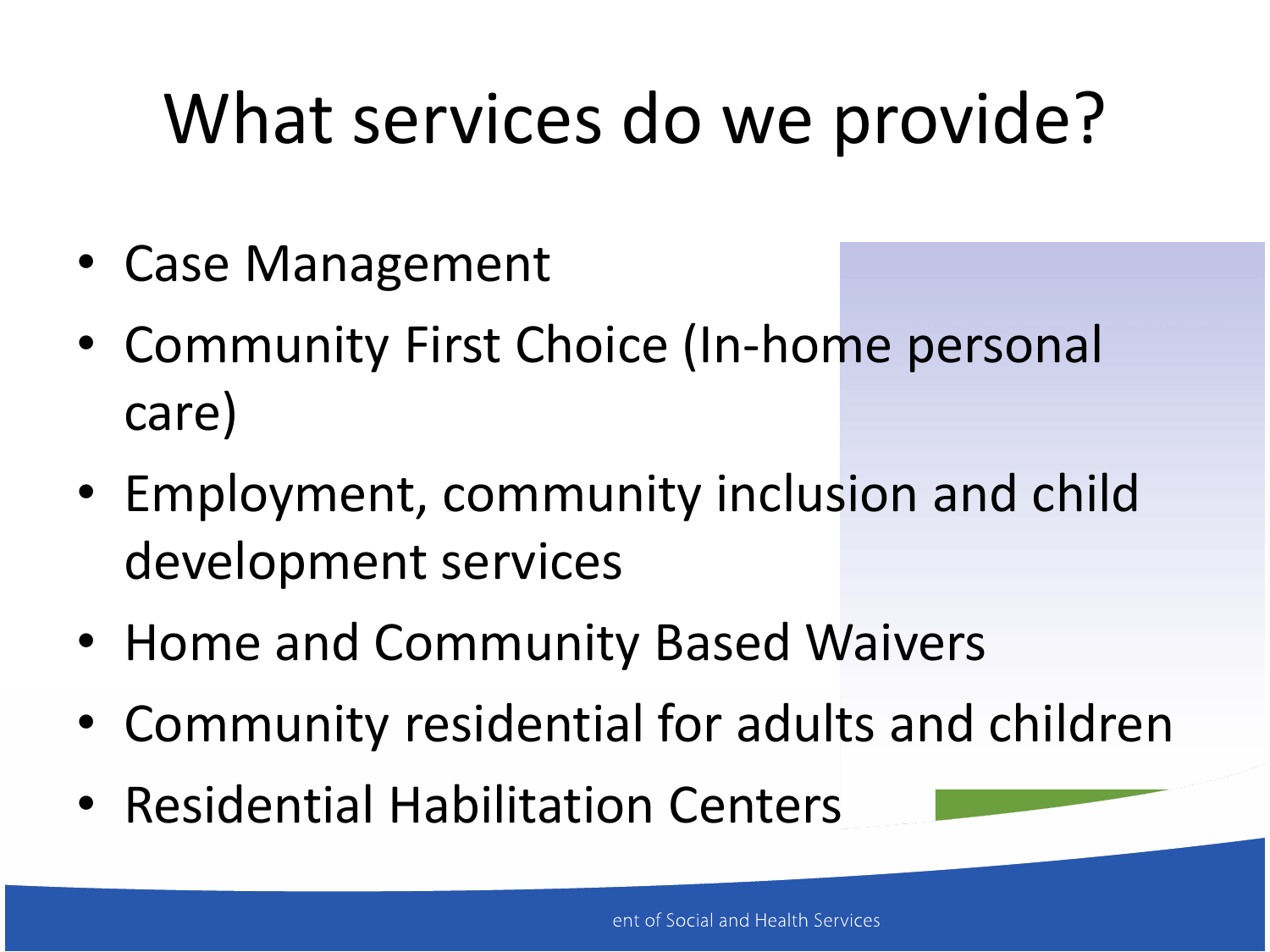- Settings that have been assessed by DDA & ALTSA as integrated & approved by CMS:
- Adult Family Homes (AFHs)
- Assisted Living Facilities
- Adult Residential Care (ARCs) settings
- Community Residential Services:
	- Supported Living/Group Homes/Group Training Homes/SOLA
	- Companion Homes
	- Alternative Living
	- Licensed Staffed Residential
	- Child Foster Homes/Child Group Care Facilities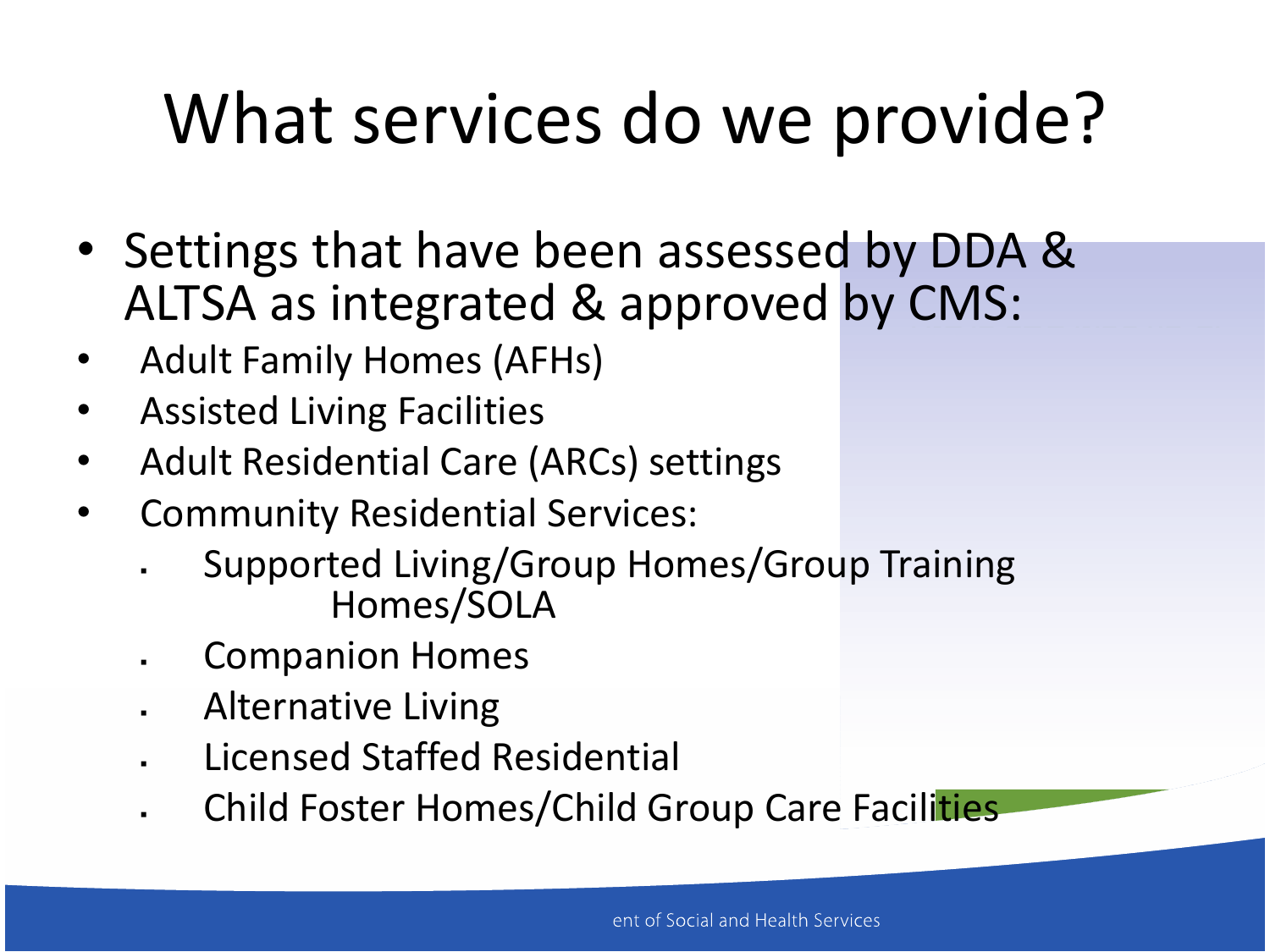#### **Non-specialized caseloads**

75 cases per Case Resource Manager (CRM)

- In the home of family and parents
- $\checkmark$  NF/ARC/ALF
- $V$  AFH's
- $\checkmark$  On their own Al
- $\checkmark$  Supported Living (SL)

#### **Specialty caseloads**

Caseload size depends on specialty

- $\checkmark$  Mental health SL and/or AL
- $\checkmark$  Community protection SL
- $\checkmark$  Enhanced Case Management (own home)
- $\checkmark$  Out of Home Services (children) LSR
- $\checkmark$  Roads to Community Living (most settings)

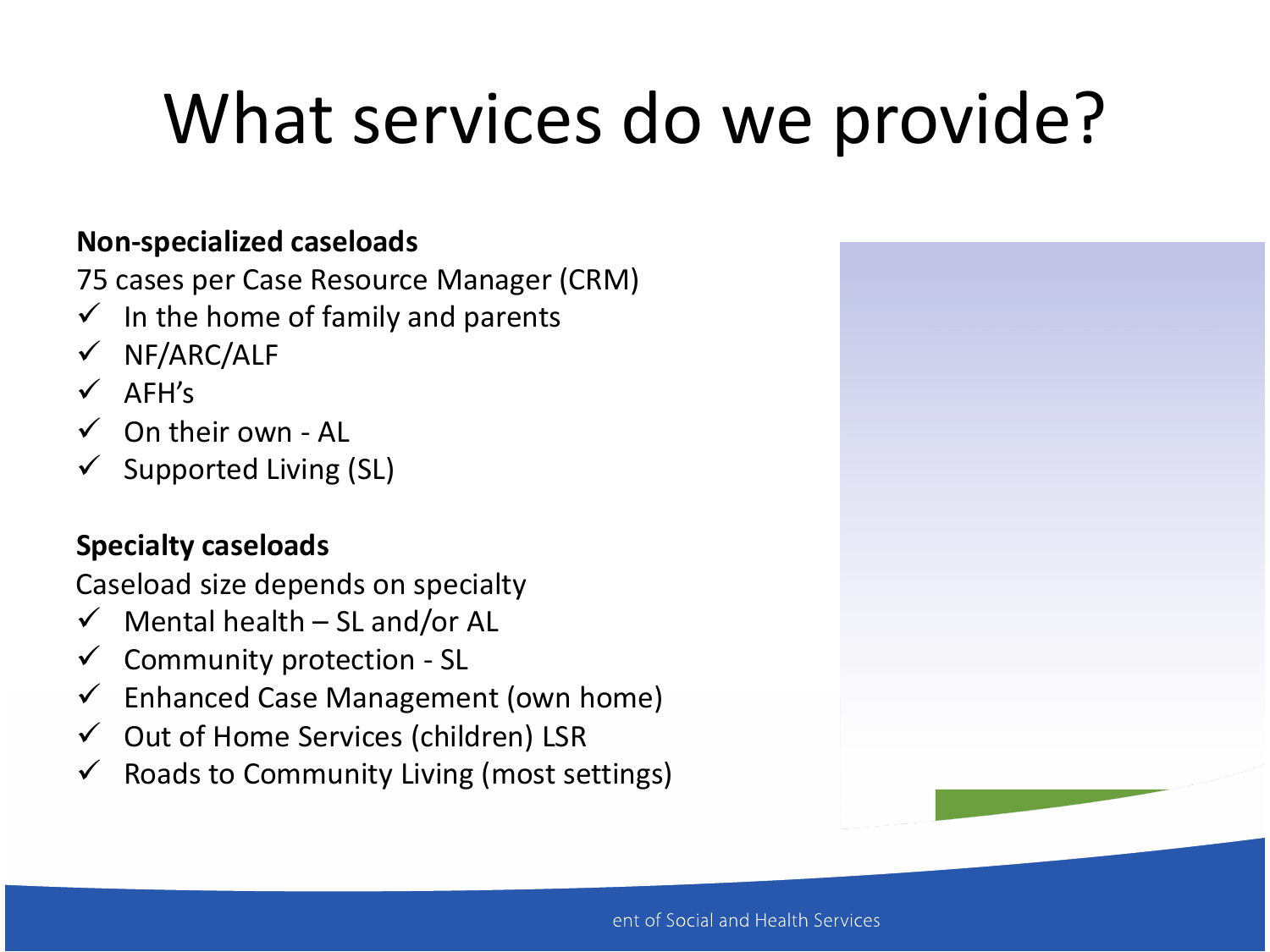Specialty Supports

- Quality assurance
- Trainings, technical assistance
- Consultation with clinical team (ARNP & Psychologist)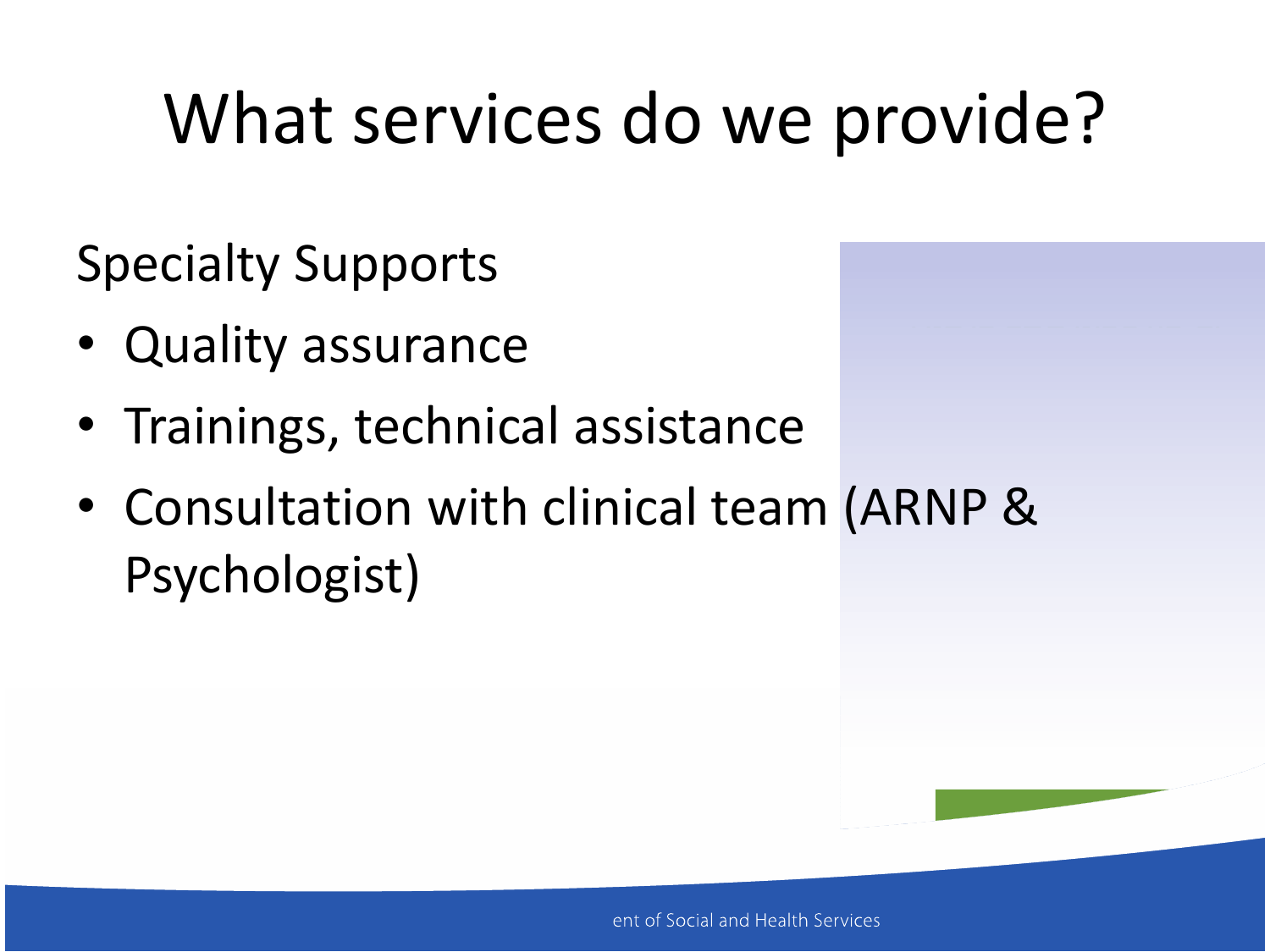### How does guardianship affect DDA services?

- All services are voluntary, individual with disabilities must agree to services
- Guardianship represents the DDA participants interests according to the scope of authority set forth by the courts.
- DDA must have copy of current Orders and Letters of Guardianship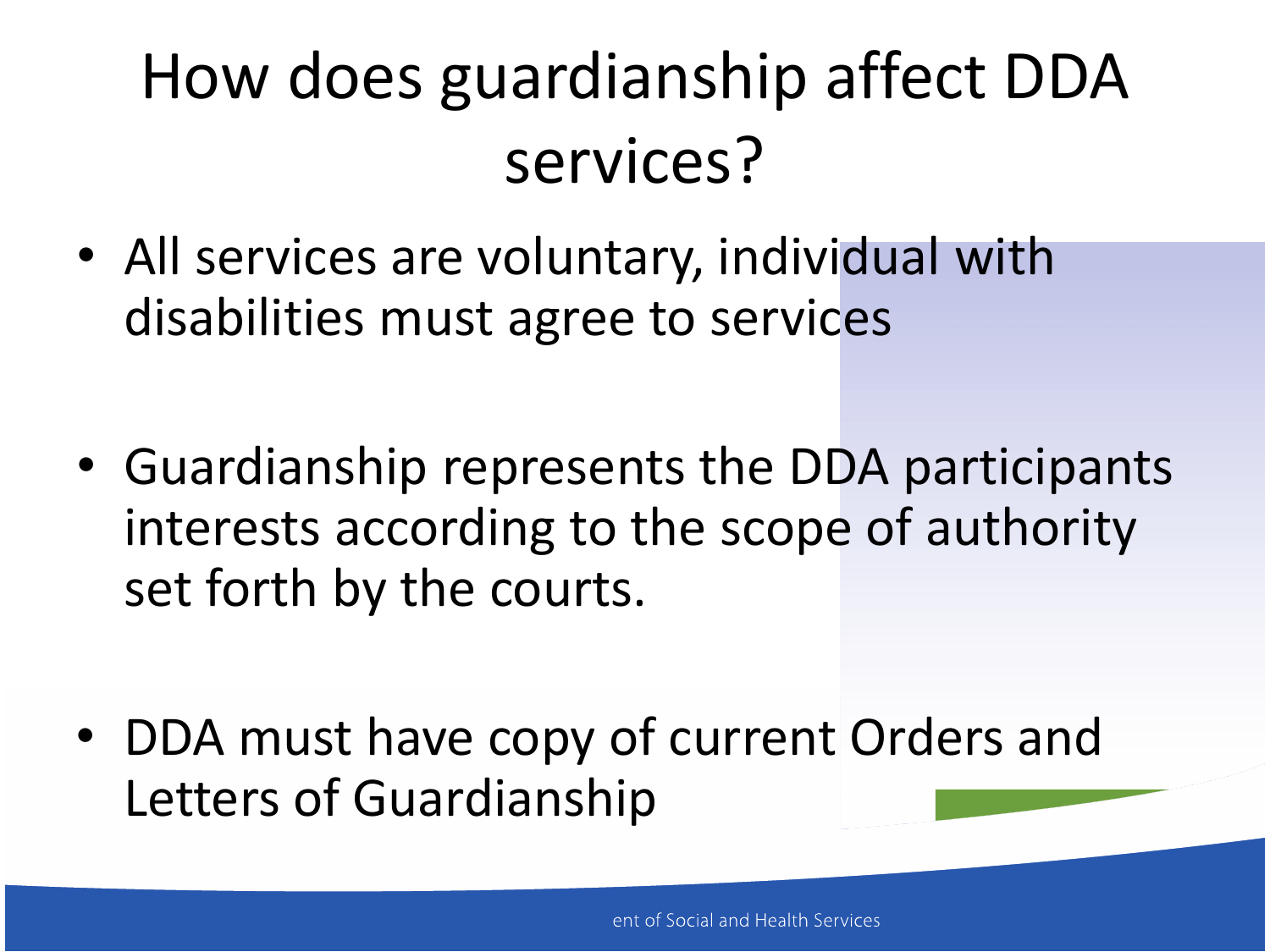## How does guardianship affect DDA services?

- DDA cannot pay fees associated with guardianship
- Individuals in Community Residential Services (supported living) often cannot pay full guardianship fees.
- Individuals residing in facilities may have participation adjusted to allow them to cover the cost of those fees.
	- Adult Family Home
	- Assisted Living Facilities
	- Residential Habilitation Center
	- Out of Home Services -children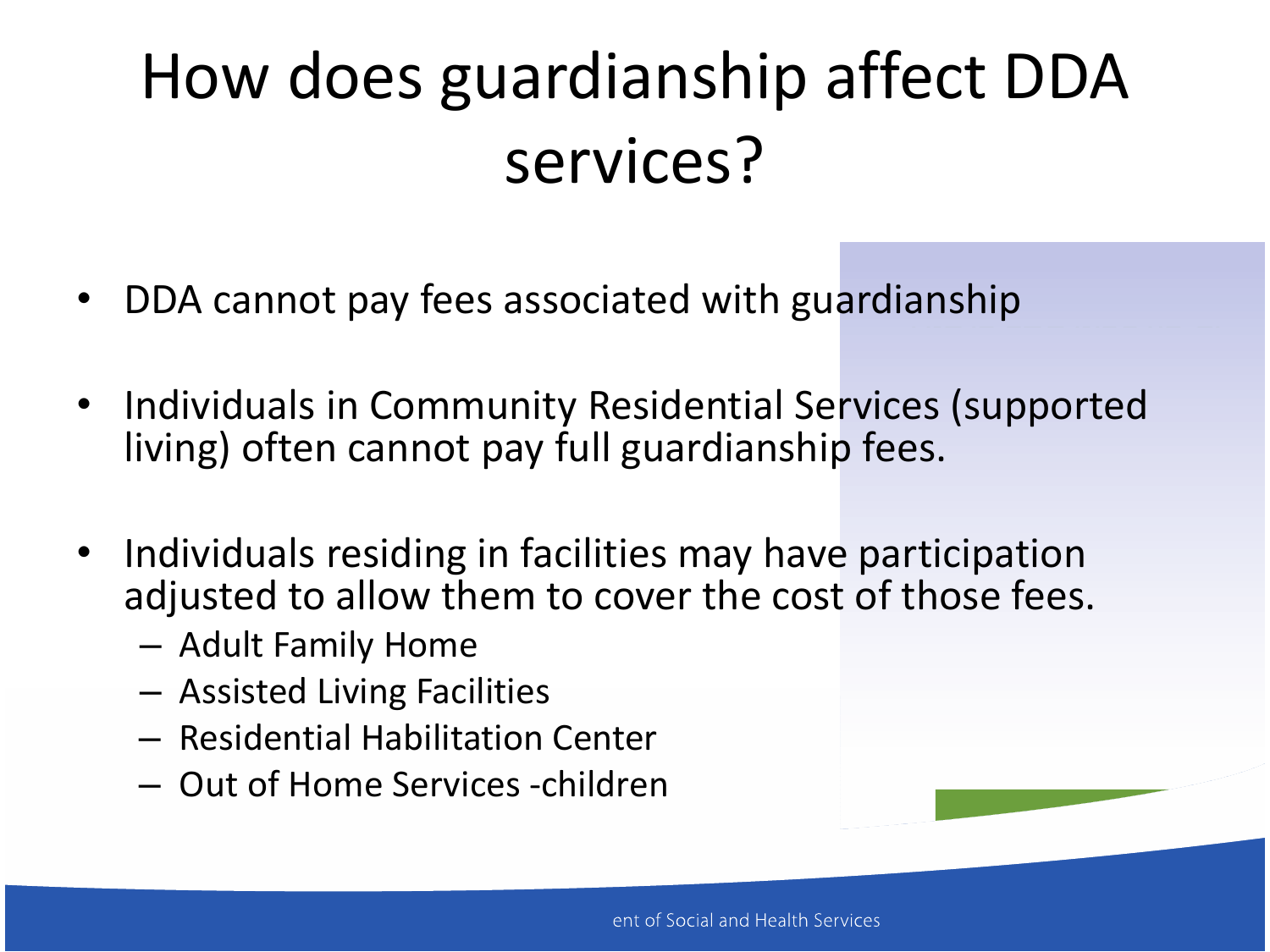### How does guardianship affect DDA services?

DDA will need signature for service planning, consents to refer, medical treatment etc.

The Person-Centered Service Plan (PCSP) – service planning

Consent to refer – allows us to speak to other providers as needed per case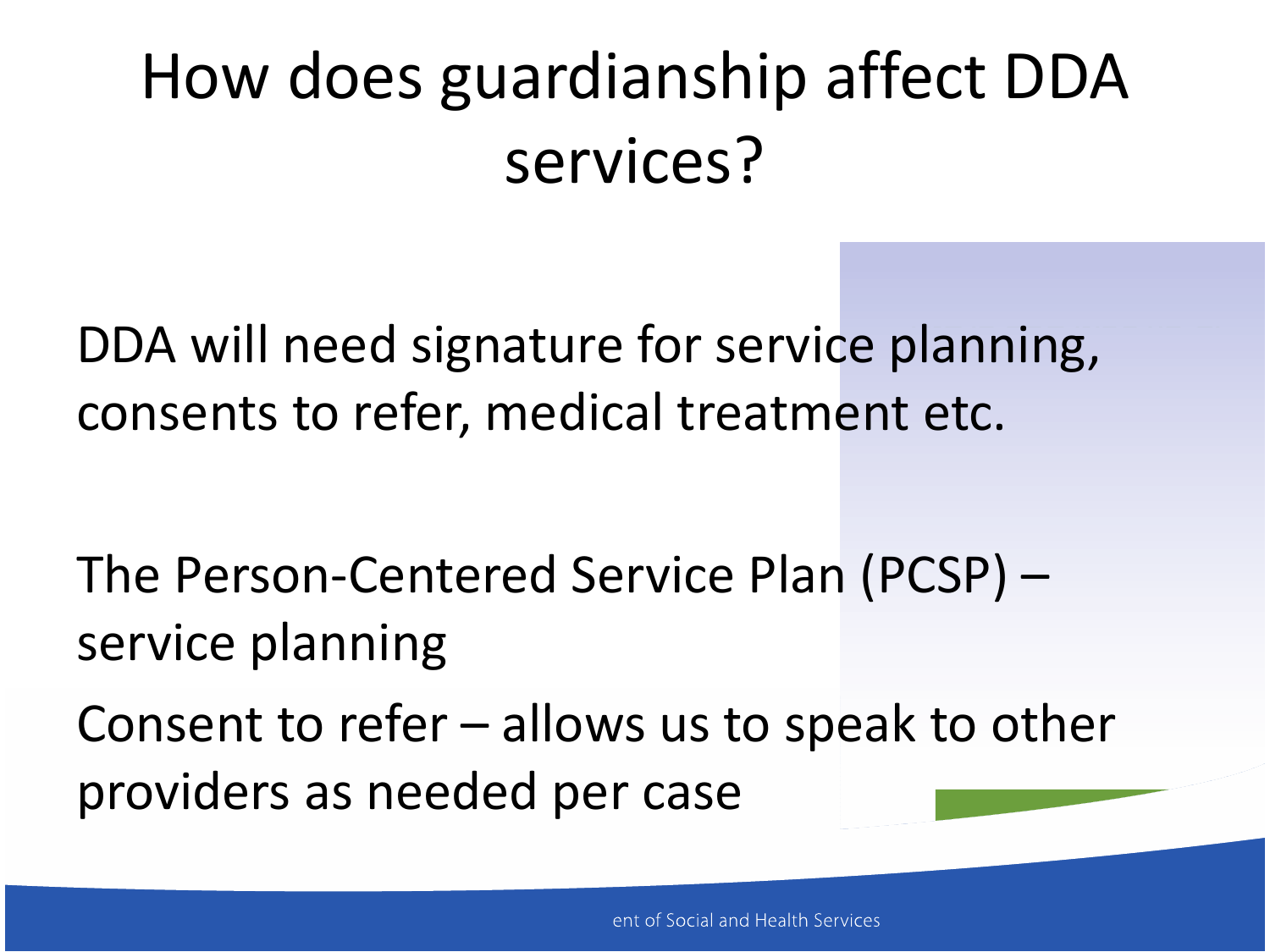## Other contacts you may work with

**NSA** - Necessary Supplemental Accommodation (NSA)

– The NSA has NO legal authority to make decisions for a participants.

**Ombuds** – the DD Ombuds is a private independent office, not part of DDA or DSHS.

- Information and referral resources
- Complaint Resolution
- Monitoring Visits
- Improving Systems

[www.ddombuds.org](http://www.ddombuds.org/)

**APS** - Adult Protective Services (APS) is dedicated to serving vulnerable adults. We investigate reports about abuse, abandonment, neglect, exploitation and self-neglect of vulnerable adults in Washington State.

**RCS** - Residential Care Services (RCS) investigates provider practice in residential settings.